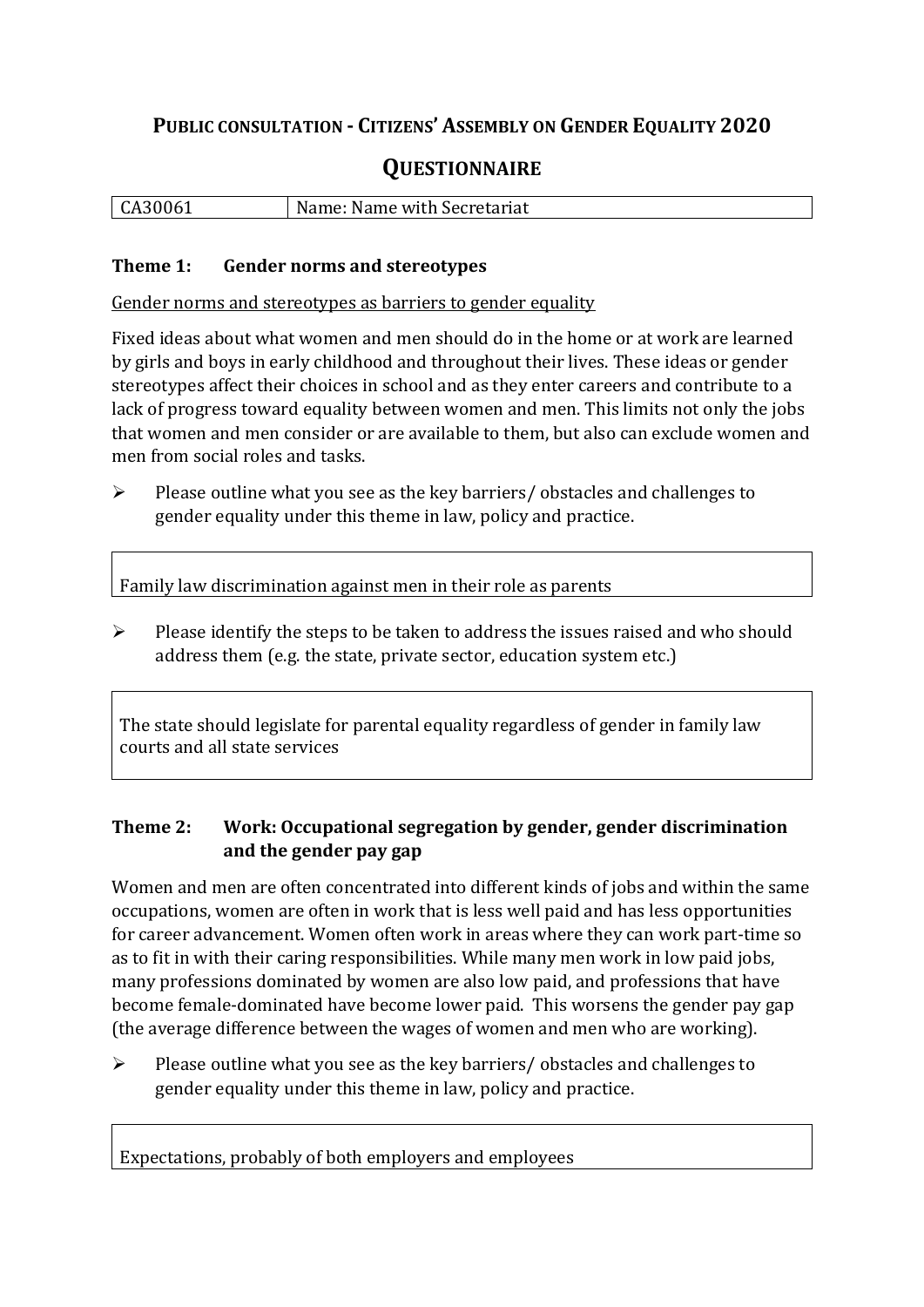➢ Please identify the steps to be taken to address the issues raised and who should address them (e.g. the state, private sector, education system etc.)

As far as I know, there is already good law in place to protect the right to equal pay for equal work

#### **Theme 3. Care, paid and unpaid, as a social and family responsibility**

Care -- the social responsibility of care and women and men's co responsibility for care, especially within the family

Women remain disproportionately responsible for unpaid care and often work in poorly paid care work. For working parents or [lone parents,](https://aran.library.nuigalway.ie/bitstream/handle/10379/6044/Millar_and_Crosse_Activation_Report.pdf?sequence=1&isAllowed=y) balancing paid work with parenting and or caring for older and dependent adults presents significant challenges. Women are [most disadvantaged by these challenges,](https://eige.europa.eu/gender-equality-index/game/IE/W) yet men also suffer from lack of opportunities to share parenting and caring roles. Despite recent legislation and policy initiatives to support early years parental care, [inequalities in the distribution of unpaid](https://www.ihrec.ie/app/uploads/2019/07/Caring-and-Unpaid-Work-in-Ireland_Final.pdf)  [care](https://www.ihrec.ie/app/uploads/2019/07/Caring-and-Unpaid-Work-in-Ireland_Final.pdf) continue between women and men. The cost of childcare has been identified as a particular barrier to work for women alongside responsibilities of caring for older relatives and dependent adults.

➢ Please outline what you see as the key barriers/ obstacles and challenges to gender equality under this them in law, policy and practice.

Some of this is choice, women tend to take more unpaid caring roles in the family, and this may be by choice. However the state does strongly reinforce and enforce the gender divide through the court system and Tusla procedures

 $\triangleright$  Please identify the steps to be taken to address the issues raised and who should address theme (e.g. the state, private sector, education system etc.)

Prohibiting gender discrimination as a block to parental equality. Encouraging more normalised male carers in media

#### **Theme 4: Women's access to, and representation in, public life and decision making**

Ensure women's participation and representation in decision-making and leadership in the workplace, political and public life

Women are systematically underrepresented in leadership in [economic](https://eige.europa.eu/gender-equality-index/2019/compare-countries/power/2/bar) and [political](https://eige.europa.eu/gender-equality-index/2019/compare-countries/power/1/bar)  [decision-](https://eige.europa.eu/gender-equality-index/2019/compare-countries/power/1/bar)making. Despite the introduction of a candidate gender quota (through the system of party funding) for national political office, and [initiatives](https://betterbalance.ie/) to support women's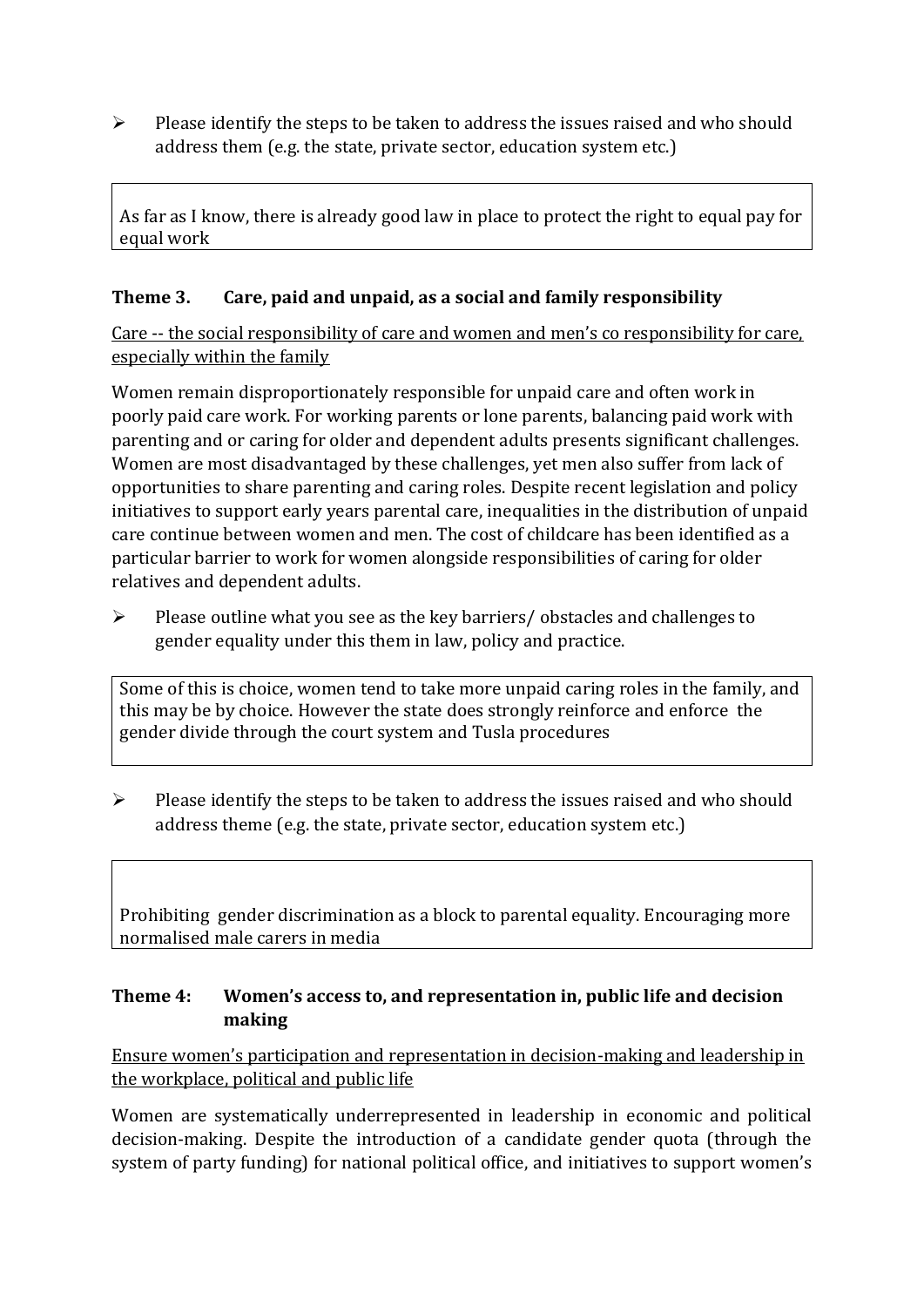access to corporate decision-making roles, men continue to dominate leadership positions. There are also issues to be considered around how media represents women and men.

➢ Please outline what you see as the key barriers/ obstacles and challenges to gender equality under this theme in law, policy and practice.

I don't know of any legal or policy barriers, there maybe unconscious barriers in practice

➢ Please identify the steps to be taken to address the issues raised and who should address them (e.g. the state, private sector, education system etc.)

The education system could foster and encourage gender equality in leadership

#### **5. Where does gender inequality impact most?**

To conclude we would be interested in your response to the following question: In which area do you think gender inequality matters most?

Please rank the following in order of importance, 1 being the most important:

| Paid work                | 2  |
|--------------------------|----|
| Home & family life       | 1  |
| Education                | 3  |
| Politics and public life | 6  |
| Media                    | 55 |
| Caring for others        | 4  |
|                          |    |
| Other - please elaborate | 7  |

#### $\triangleright$  Please outline the reasons for your answer below:

Home and family is where we form our gender identity, if the state continues to discriminate against men's caring role there then anything else will be relatively ineffective